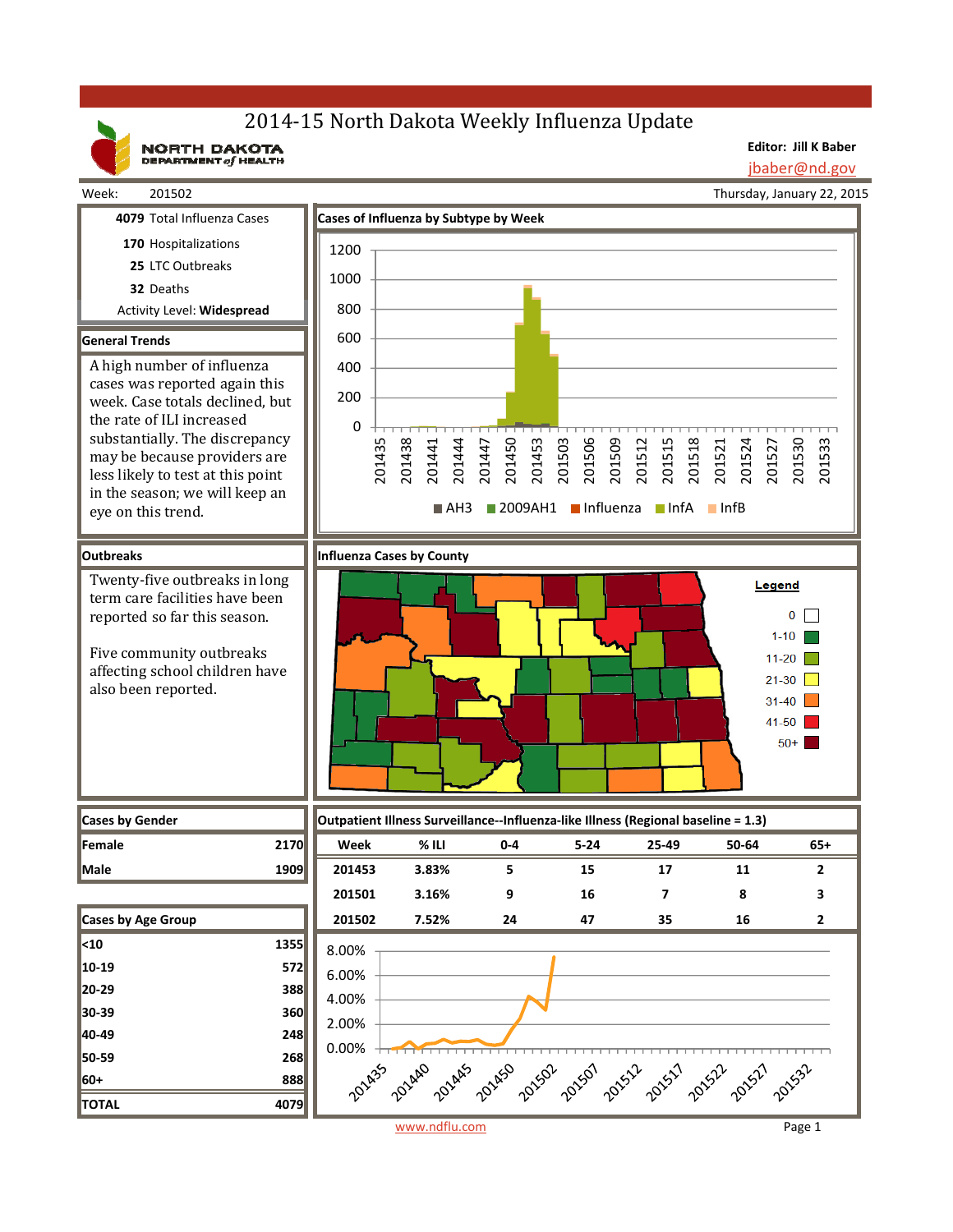## 2013‐14 North Dakota Weekly Influenza Update

**NORTH DAKOTA**<br>DEPARTMENT of HEALTH



# Syndromic\_ILI



#### Thursday, January 22, 2015 **North Dakota Syndromic Surveillance‐‐Influenza‐like Illness (ILI)**

The percent of visits for ILI this week in our syndromic surveillance system increased to 1.73%. Syndromic surviellance data includes hospital and walk-in clinic data from facilities across North Dakota, as well as ND data we receive from the Department of Defense.

#### **Sentinal Laboratory Surviellance**

Percent positivity of influenza testing at sentinel laboratories decreased this week to 24.65%. 

\*These data do not represent all laboratory results for influenza.



Percent positivity for RSV decreased to 6.97% this week.

### **National Statistics:**

National influenza activity and surveillance information is available from the CDC FluView website at: http://www.cdc.gov/flu/weekly/, and is updated every Friday.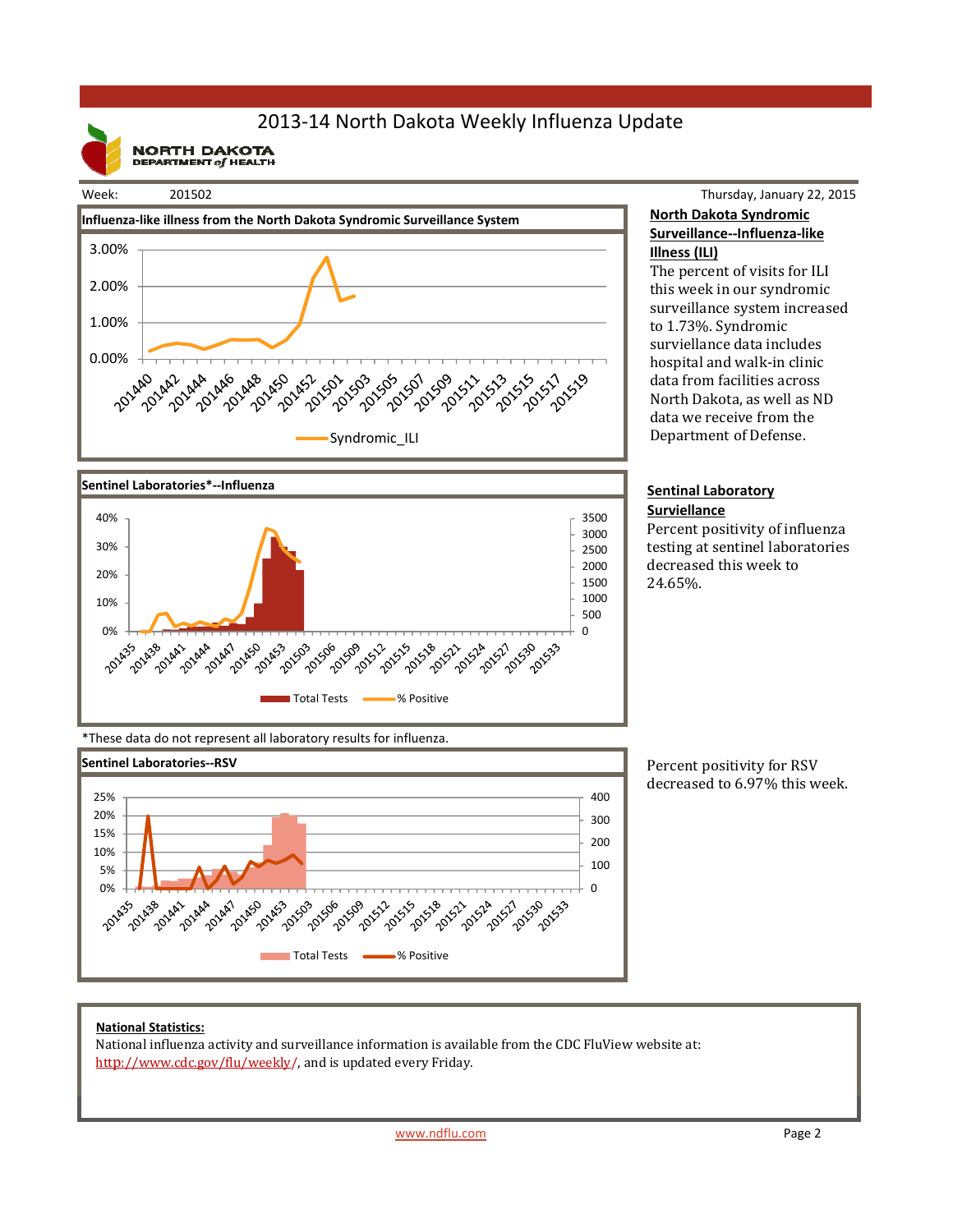## 2013‐14 North Dakota Weekly Influenza Update



**NORTH DAKOTA** DEPARTMENT  $of$  HEALTH

**Happy New Year!**